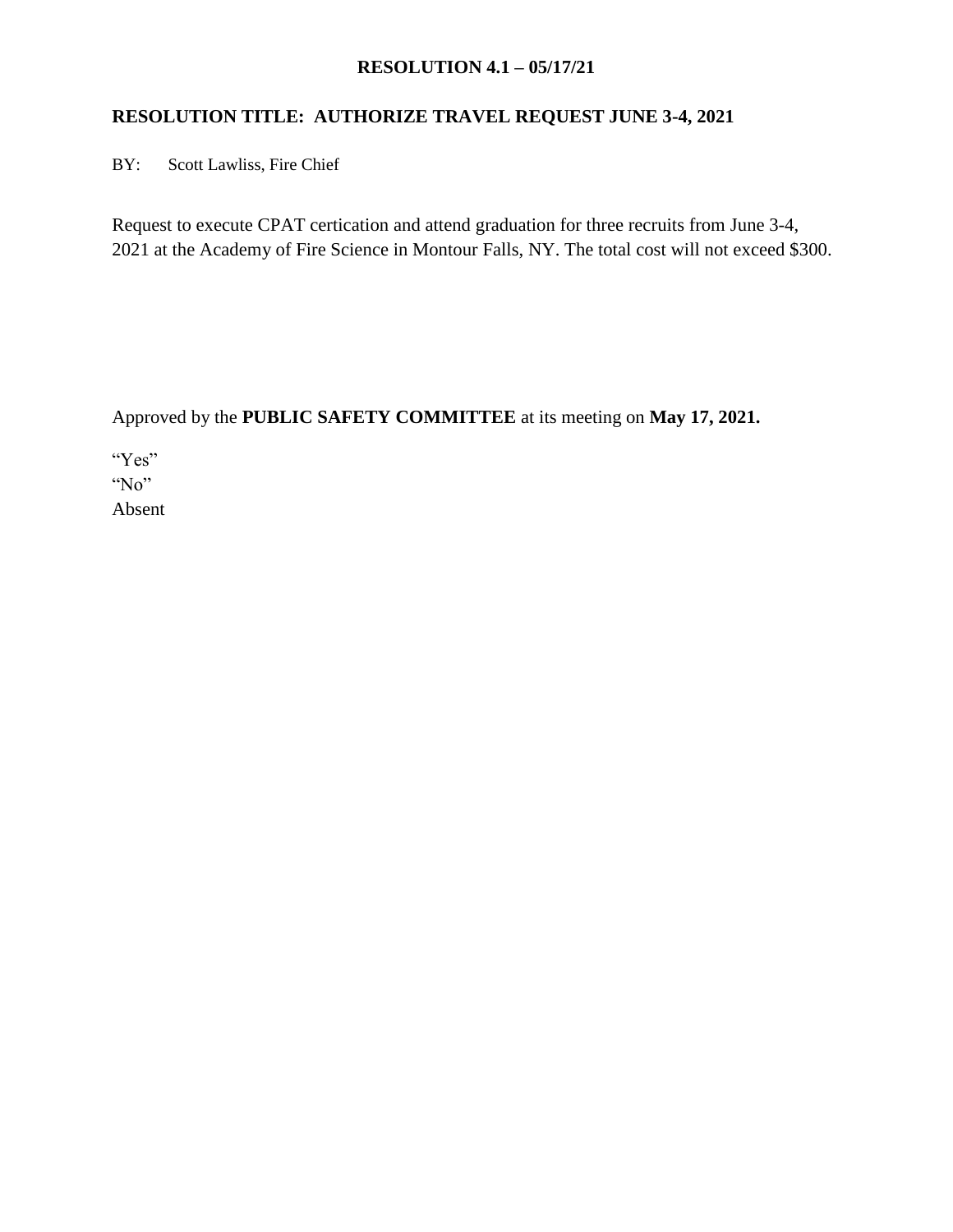#### **RESOLUTION 5.1 – 05/17/21**

## **RESOLUTION TITLE: APPROVAL OF LEASE OF CITY RECREATION CENTER BY PLATTSBURGH YMCA**

BY: Matthew Miller, Director of Community Development

**WHEREAS**, the City of Plattsburgh's Recreation Center has been closed since March of 2020 due to restrictions associated with the COVID-19 pandemic and associated budget reductions in the City's Recreation Complex fund; and

**WHEREAS**, the City does intend to resume active management of the Recreation Center; and

**WHEREAS**, the City issued a Request for Proposals (RFP) in September 2020 seeking a qualified operator to enter into a lease agreement for the use of the Recreation Center with the intention of providing continued public access to many of the same indoor sports and fitness programs hosted at the Recreation Center prior to its closure in the spring of 2020; and

**WHEREAS**, the YMCA of Plattsburgh (YMCA) submitted a proposal which was deemed by the City to be the proposal which most closely aligned with the City's goals as detailed in the RFP; and

**WHEREAS**, on October 8, 2020, the Common Council authorized the City's Director of Community Development to enter into discussions with the YMCA to draft an agreement for that organization's operation and management of the Recreation Center that would be subject to final approval by the Common Council.

**NOW, THEREFORE, BE IT RESOLVED, the Common Council authorizes the Mayor to execute a lease agreement with YMCA of Plattsburgh, Inc. for the use and operation of the City's Recreation Center located at 52 US Oval in exchange for a lease payment of \$1 per month plus a share of any profits generated.**

**BE IT FURTHER RESOLVED, the Common Council finds that this space is not needed for a public purpose during the proposed license agreement term of 12 months, that the lease payments will not exceed \$5,000 per year, that sufficient notice of availability of the property under lease has been provided to the public, and that this lease will be subject to presentation of sufficient proof of insurance, licensing, and approval of the Clinton County Health Department (CCHD) as to any improvements necessary to satisfy CCHD that the Recreation Center can be operated safely and in accordance with restrictions imposed by the COVID-19 pandemic.**

Contractor: YMCA of Plattsburgh, Inc. Service: Lease and operation of the City's Recreation Center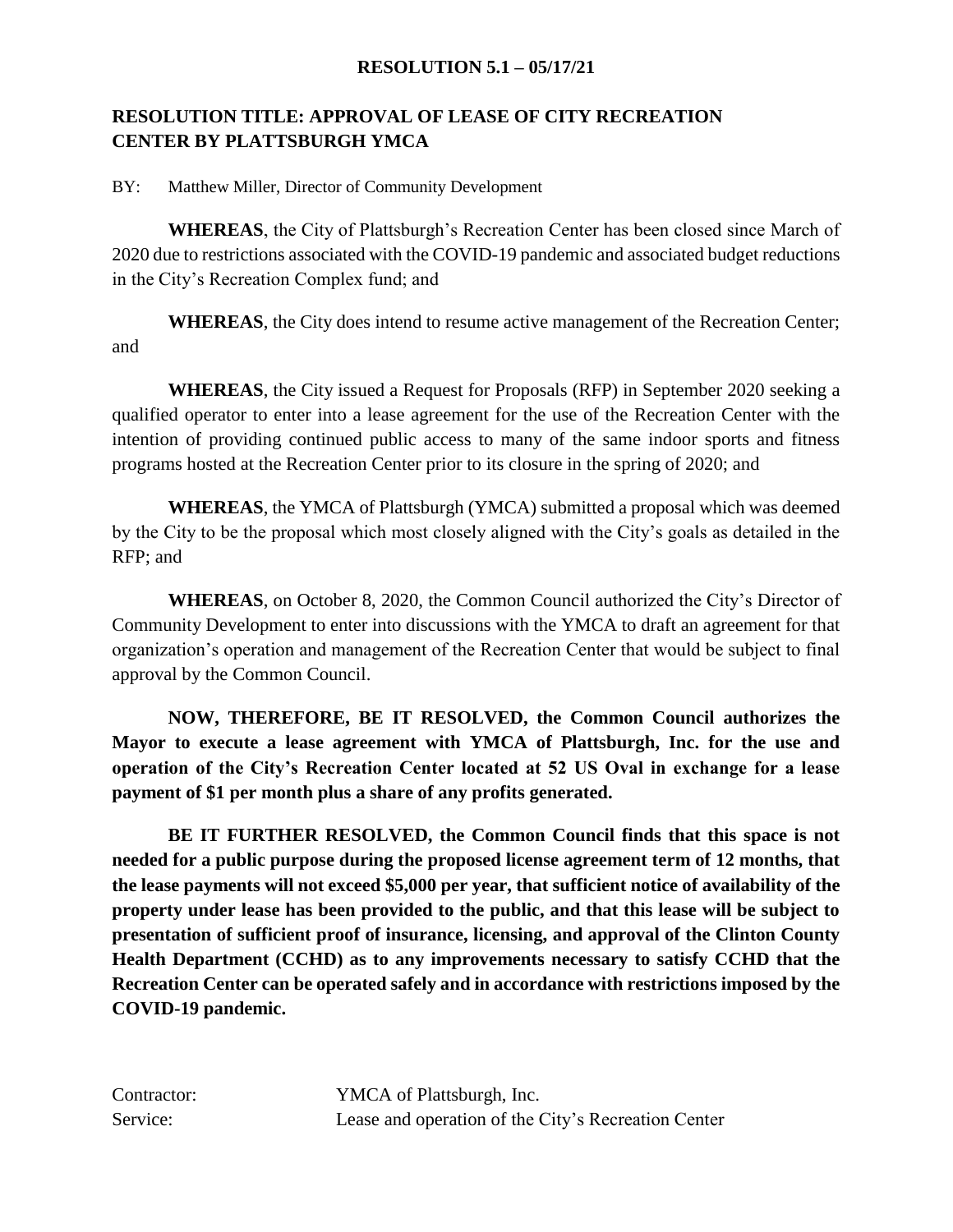| Rate:                      | n/a                                                             |
|----------------------------|-----------------------------------------------------------------|
| Mileage:                   | n/a                                                             |
| <b>Contract Amount:</b>    | \$1 per month plus profit sharing                               |
| City Cost:                 | \$5,000 maximum for facility improvements and potential need to |
|                            | reimburse operational losses resulting from YMCA's operation of |
|                            | the facility                                                    |
| Period:                    | 12 months with renewal option for an additional 12 months       |
| New/Renewal:               | New                                                             |
| Previous Year's Cost:      | n/a                                                             |
| Previous Year's City Cost: | n/a                                                             |

Approved by the **PUBLIC SAFETY COMMITTEE** at its meeting on **May 17, 2021.**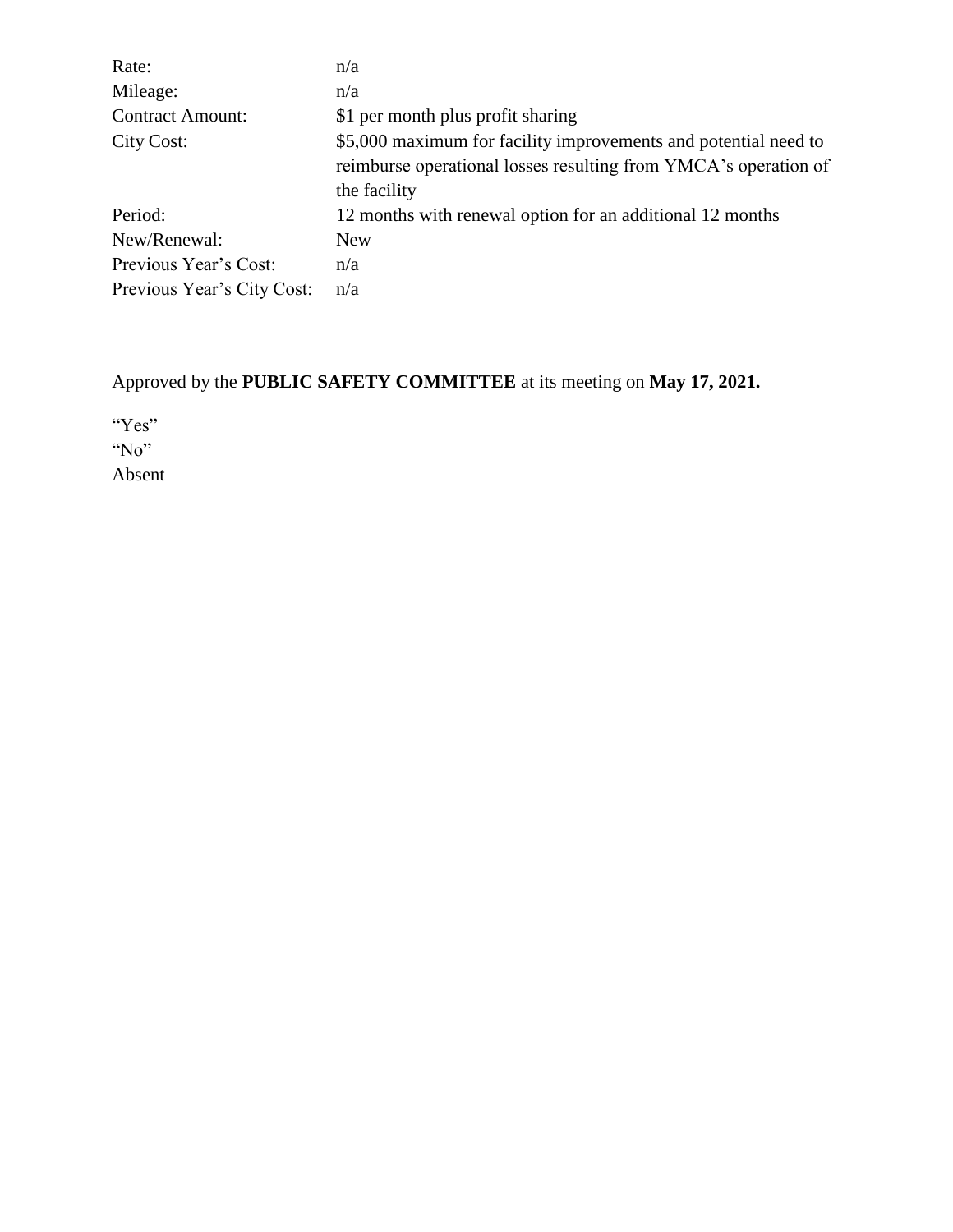#### **RESOLUTION 5.2 – 05/17/21**

# **RESOLUTION TITLE: APPROVING CIVIC/COMMUNITY SPACE AGREEMENT FOR DURKEE LOT MIXED-USE DEVELOPMENT PORTION OF DOWNTOWN AREA IMPROVEMENT PROJECTS**

By: Matthew Miller, Director of Community Development

**WHEREAS**, the City of Plattsburgh revitalization efforts will involve several downtown area improvement projects known as the Downtown Area Improvement Projects (DAIP); and

**WHEREAS**, the City of Plattsburgh Common Council determined to conduct comprehensive review of the DAIP through preparation of a Generic Environmental Impact Statement (GEIS) pursuant to the State Environmental Quality Review Act (SEQRA) and Section 617.10 of Title 6 of the New York Compilation of Codes, Rules and Regulations; and

**WHEREAS**, the Common Council, as duly designated Lead Agency pursuant to SEQRA, conducted a thorough SEQRA review of the DAIP, including conducting scoping, preparing Draft and Final Generic Environmental Impact Statements (EIS), conducting a Public Hearing and adopting a SEQRA Findings Statement; and

**WHEREAS,** the Findings Statement determined, among other things, that given the demonstrated public need and benefit of the DAIP, its lack of significant adverse environmental impacts and its avoidance of such impacts by project design, location and mitigation, the decision to proceed with the Project as proposed gave due consideration to and represented a reasonable and proper balancing of environmental considerations with social, economic and other relevant considerations; and

**WHEREAS**, the Findings Statement further determined and certified that, consistent with social, economic and other essential considerations from among the reasonable alternatives available, the DAIP avoids or minimizes adverse environmental impacts to the maximum extent practicable and incorporates as conditions to the Board's decision those mitigation measures that were identified as practicable; and

**WHEREAS**, approval from the Common Council is now needed for a Civic/Community Space Agreement between the City of Plattsburgh and Prime Plattsburgh, LLC, which is required to enable the Durkee Lot Mixed-Use Development to proceed;

### **NOW, THEREFORE, BE IT RESOLVED AS FOLLOWS:**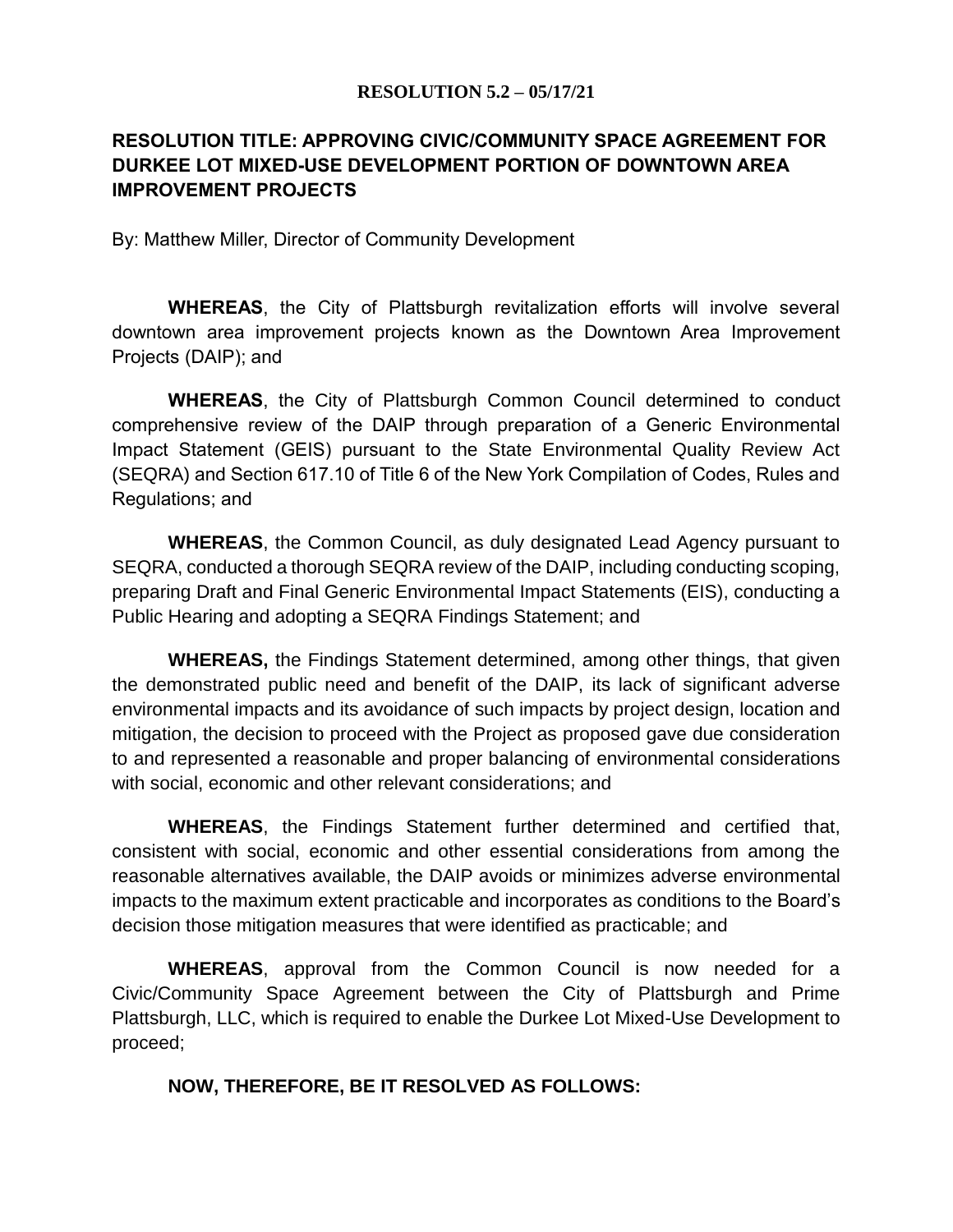- 1. The Common Council has reviewed the proposed Civic/Community Space Agreement and finds that it constitutes an integral component of the Durkee Lot Mixed-Use Development portion of the DAIP which was thoroughly reviewed under SEQRA.
- 2. The potential environmental impacts of the Civic/Community Space Agreement were adequately addressed as an essential component of the Durkee Lot Mixed-Use Development portion of the DAIP in the GEIS, the Statement of Findings, and the Amendment to the Statement of Findings and the proposed Civic/Community Space Agreement is not likely to result in any new or different environmental impacts than those previously considered during SEQRA review of the DAIP. Therefore, no further SEQRA review is necessary.
- 3. The Common Council authorizes and directs the Mayor to execute the Civic/Community Space Agreement and further authorizes the Mayor, City Clerk, Director of Community Development, City Attorney and/or Special Legal Counsel to take such further actions as may be necessary to effectuate the intent of this Resolution.

Approved by the **PUBLIC SAFETY COMMITTEE** at its meeting on **May 17, 2021.**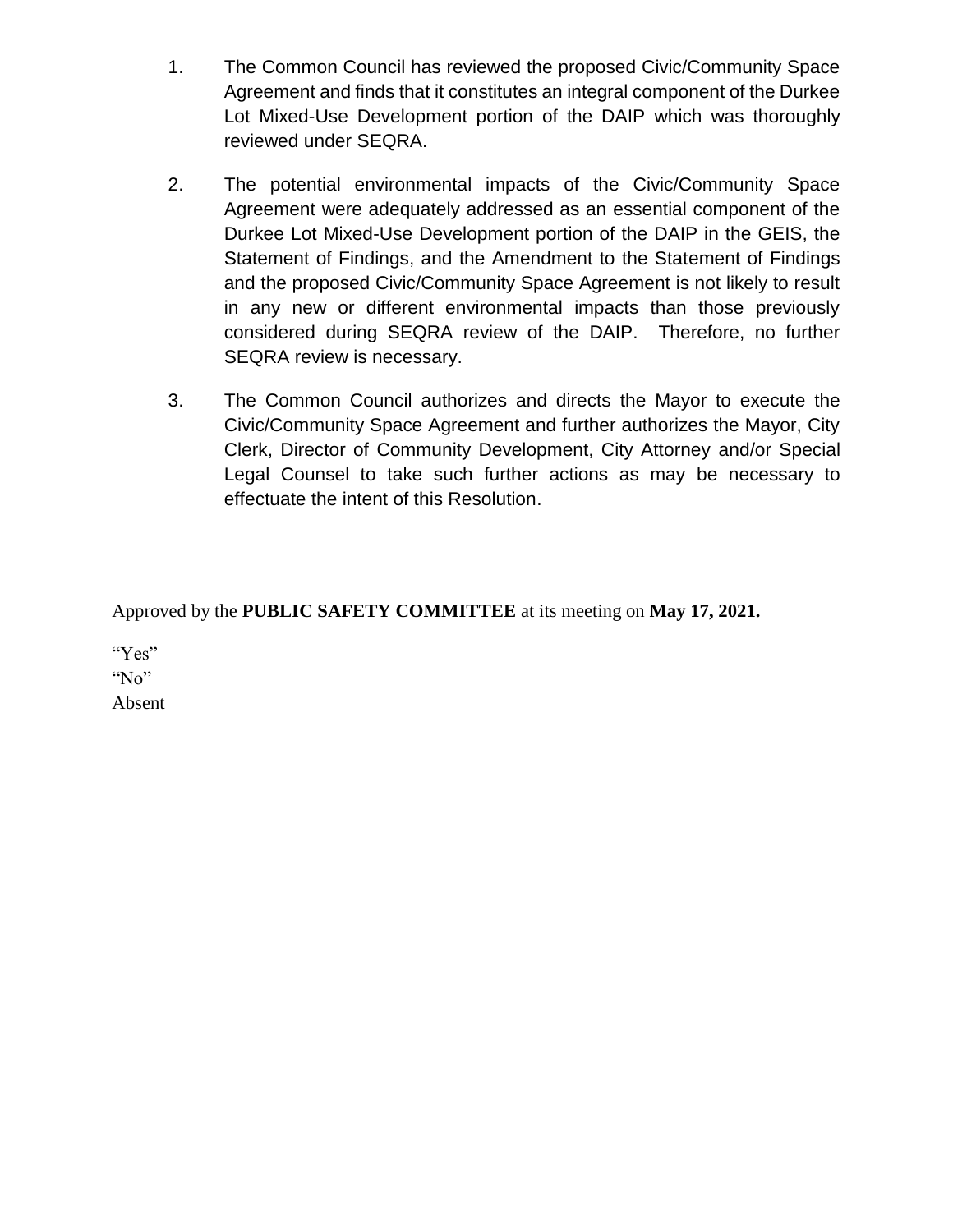# **RESOLUTION TITLE: APPROVING REAL PROPERTY PURCHASE AND SALE AGREEMENT FOR DURKEE LOT MIXED-USE DEVELOPMENT PORTION OF DOWNTOWN AREA IMPROVEMENT PROJECTS**

By: Matthew Miller, Director of Community Development

**WHEREAS**, the City of Plattsburgh revitalization efforts will involve several downtown area improvement projects known as the Downtown Area Improvement Projects (DAIP); and

**WHEREAS**, the City of Plattsburgh Common Council determined to conduct comprehensive review of the DAIP through preparation of a Generic Environmental Impact Statement (GEIS) pursuant to the State Environmental Quality Review Act (SEQRA) and Section 617.10 of Title 6 of the New York Compilation of Codes, Rules and Regulations; and

**WHEREAS**, the Common Council, as duly designated Lead Agency pursuant to SEQRA, conducted a thorough SEQRA review of the DAIP, including conducting scoping, preparing Draft and Final Generic Environmental Impact Statements (EIS), conducting a Public Hearing and adopting a SEQRA Findings Statement; and

**WHEREAS,** the Findings Statement determined, among other things, that given the demonstrated public need and benefit of the DAIP, its lack of significant adverse environmental impacts and its avoidance of such impacts by project design, location and mitigation, the decision to proceed with the Project as proposed gave due consideration to and represented a reasonable and proper balancing of environmental considerations with social, economic and other relevant considerations; and

**WHEREAS**, the Findings Statement further determined and certified that, consistent with social, economic and other essential considerations from among the reasonable alternatives available, the DAIP avoids or minimizes adverse environmental impacts to the maximum extent practicable and incorporates as conditions to the Board's decision those mitigation measures that were identified as practicable; and

**WHEREAS**, approval from the Common Council is now needed for a Real Property Purchase and Sale Agreement between the City of Plattsburgh and Prime Plattsburgh, LLC, which is required to enable the Durkee Lot Mixed-Use Development (DLMUD) to proceed;

## **NOW, THEREFORE, BE IT RESOLVED AS FOLLOWS:**

1. The Common Council has reviewed the proposed Real Property Purchase Agreement and finds that it constitutes an integral component of the DLMUD portion of the DAIP which was thoroughly reviewed under SEQRA.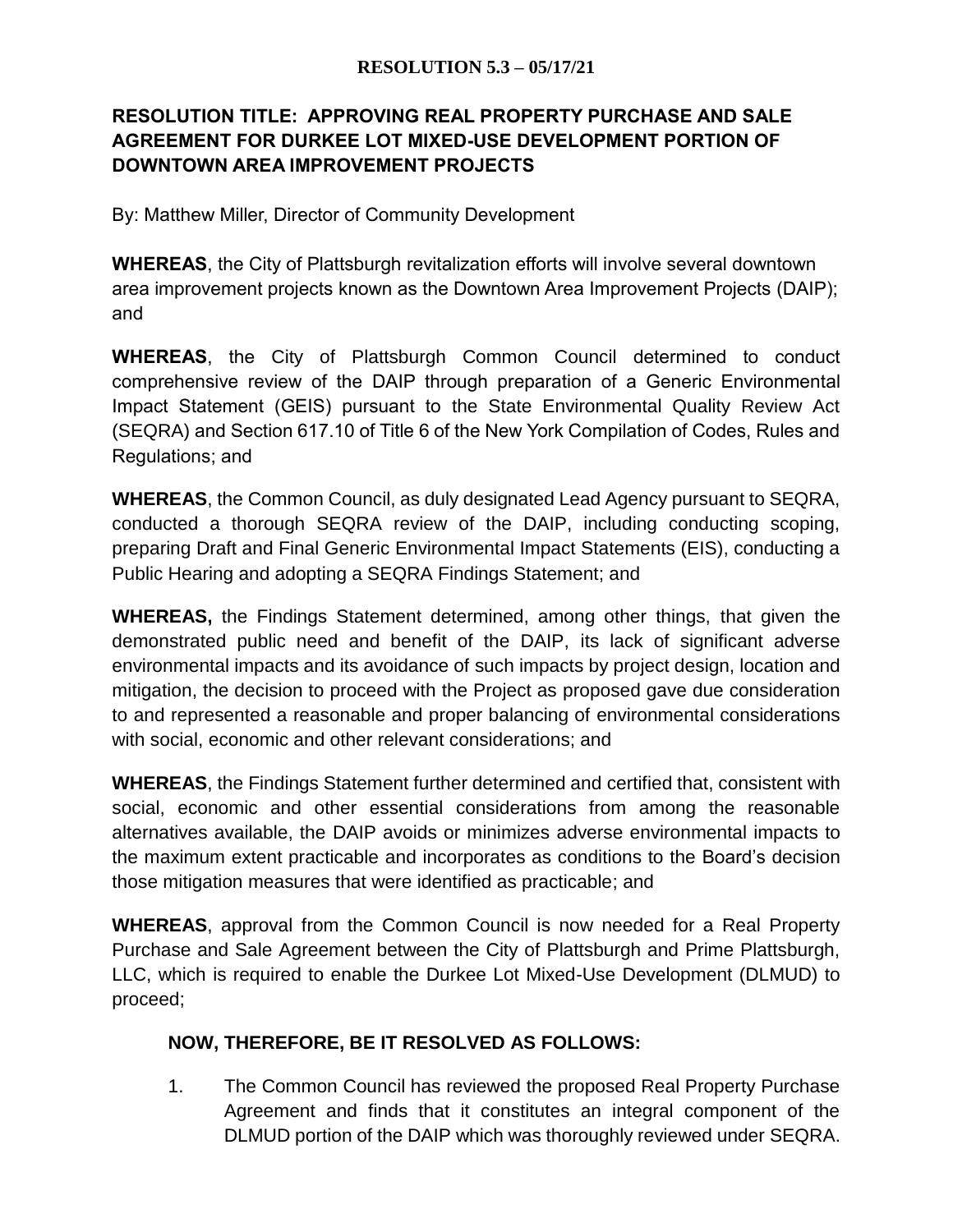- 2. The potential environmental impacts of the Real Property Purchase Agreement were adequately addressed as an essential component of the DLMUD portion of the DAIP in the GEIS, the Statement of Findings, and the Amendment to the Statement of Findings and the proposed Real Property Purchase Agreement is not likely to result in any new or different environmental impacts than those previously considered during SEQRA review of the DAIP. Therefore, no further SEQRA review is necessary.
- 3. The subject property to be conveyed per the Purchase and Sale Agreement property is not a park, recreation or other property that is inalienable under the New York Constitution.
- 4. In light of the additional on and off-street parking capacity in the downtown area, and as noted throughout the aforementioned environmental review, which included an extensive analysis of parking, the subject property is surplus property in that it is not needed for a public purpose, now or in the foreseeable future.
- 5. The consideration to be paid by the purchaser is fair and reasonable and the transfer does not constitute an unconstitutional gift of public property. In determining whether the consideration is fair and reasonable, the Common Council has considered the following: (1) the costs savings the City will realize by not having to maintain the property; and (2) the value of improvements and maintenance to the property made by the person to whom the property is conveyed, or his predecessor in title. While the subject property currently generates no property tax revenue for the City, the completed DLMUD will generate over \$800,000 in property tax revenue for the City over a period of 21 years per a payment in lieu of tax agreement (PILOT) approved by the Clinton County Industrial Development Agency in March of 2021. The DLMUD is also likely to generate over \$20,000,000 in private sector investment on the subject property and will significantly increase the supply of available housing in the City's downtown area. The addition of over 10,000 square feet of commercial space on the subject property will bolster the City's status as a regional economic hub and lead to increased sales tax revenue for the City. The inclusion of 92 publicly available parking spaces within the DLMUD will reduce the need for the City to provide additional public parking capacity elsewhere at taxpayer expense.
- 6. The Common Council authorizes and directs the Mayor to execute the Real Property Purchase Agreement in a form acceptable to the City's Attorney and further authorizes the Mayor, City Clerk, Director of Community Development, City Attorney and/or Special Legal Counsel to take such further actions as may be necessary to effectuate the intent of this Resolution, including execution and delivery of the deed and other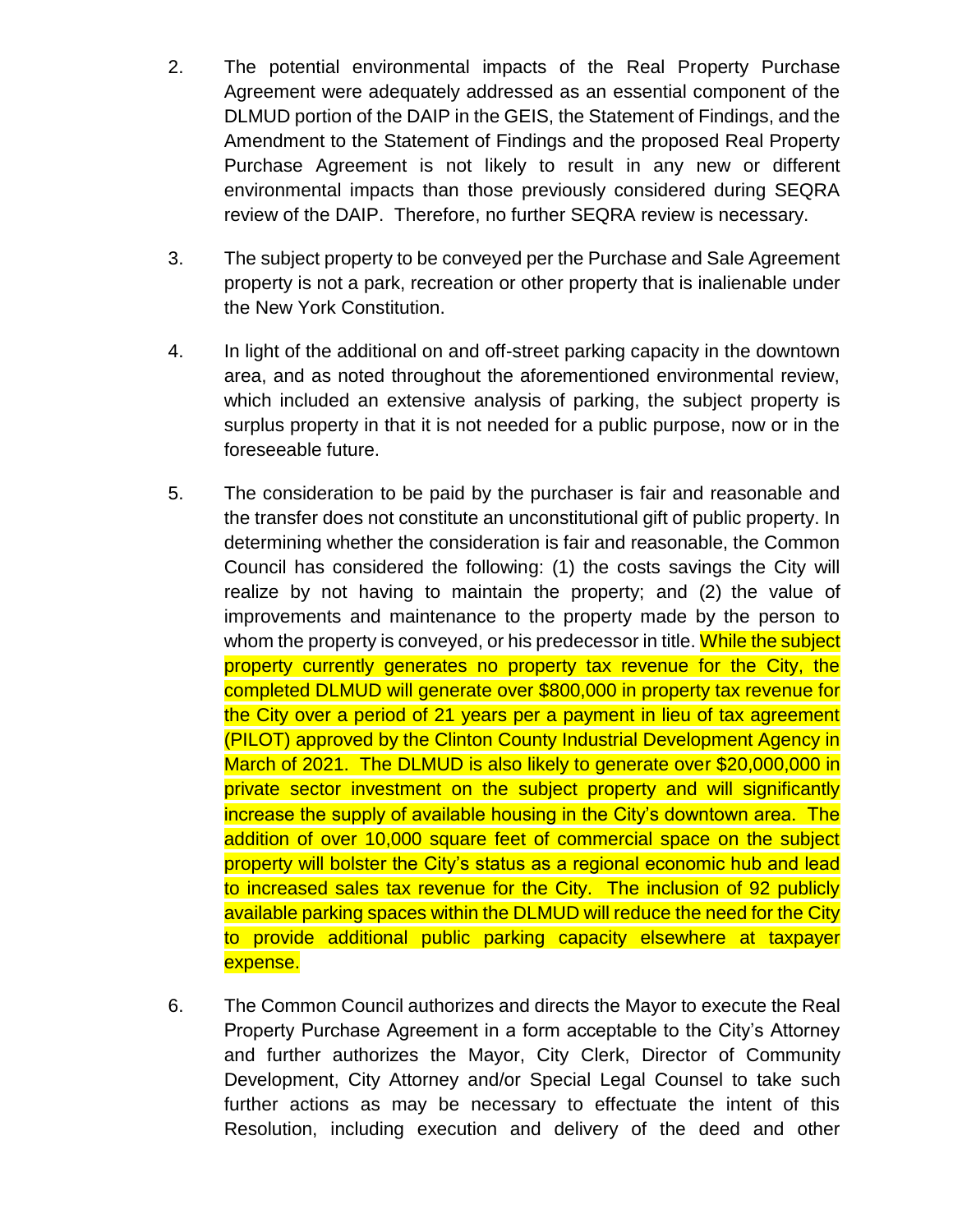customary conveyance documents upon satisfaction of the closing conditions set forth therein and in related agreements.

[**NOTE: Per Chapter 24-3(D) of the City's code, a 3/4 majority vote of all of the members of the Common Council (i.e. 5 affirmative votes regardless of the number of Council members present) is required for the disposal of real property owned by the City.]**

Approved by the **PUBLIC SAFETY COMMITTEE** at its meeting on **May 17, 2021.**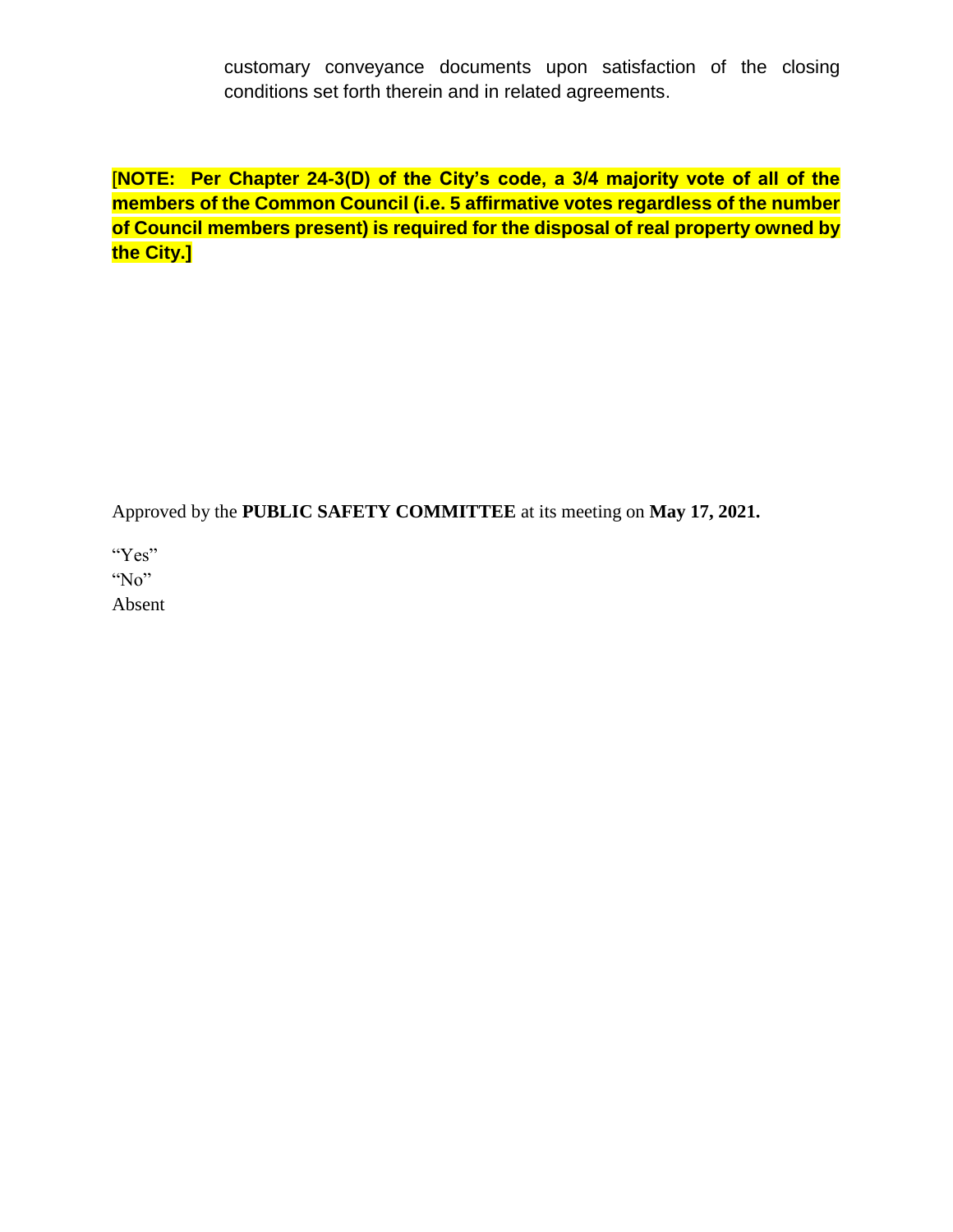#### **RESOLUTION 5.4 – 05/17/21**

# **RESOLUTION TITLE: APPROVING EASEMENT AGREEMENT FOR DURKEE LOT MIXED-USE DEVELOPMENT PORTION OF DOWNTOWN AREA IMPROVEMENT PROJECTS**

By: Matthew Miller, Director of Community Development

**WHEREAS**, the City of Plattsburgh revitalization efforts will involve several downtown area improvement projects known as the Downtown Area Improvement Projects (DAIP); and

**WHEREAS**, the City of Plattsburgh Common Council determined to conduct comprehensive review of the DAIP through preparation of a Generic Environmental Impact Statement (GEIS) pursuant to the State Environmental Quality Review Act (SEQRA) and Section 617.10 of Title 6 of the New York Compilation of Codes, Rules and Regulations; and

**WHEREAS**, the Common Council, as duly designated Lead Agency pursuant to SEQRA, conducted a thorough SEQRA review of the DAIP, including conducting scoping, preparing Draft and Final Generic Environmental Impact Statements (EIS), conducting a Public Hearing and adopting a SEQRA Findings Statement; and

**WHEREAS,** the Findings Statement determined, among other things, that given the demonstrated public need and benefit of the DAIP, its lack of significant adverse environmental impacts and its avoidance of such impacts by project design, location and mitigation, the decision to proceed with the Project as proposed gave due consideration to and represented a reasonable and proper balancing of environmental considerations with social, economic and other relevant considerations; and

**WHEREAS**, the Findings Statement further determined and certified that, consistent with social, economic and other essential considerations from among the reasonable alternatives available, the DAIP avoids or minimizes adverse environmental impacts to the maximum extent practicable and incorporates as conditions to the Board's decision those mitigation measures that were identified as practicable; and

**WHEREAS**, approval from the Common Council is now needed for an Easement Agreement between the City of Plattsburgh and Prime Plattsburgh, LLC, which is required to enable the Durkee Lot Mixed-Use Development to proceed;

### **NOW, THEREFORE, BE IT RESOLVED AS FOLLOWS:**

1. The Common Council has reviewed the proposed Easement Agreement and finds that it constitutes an integral component of the Durkee Lot Mixed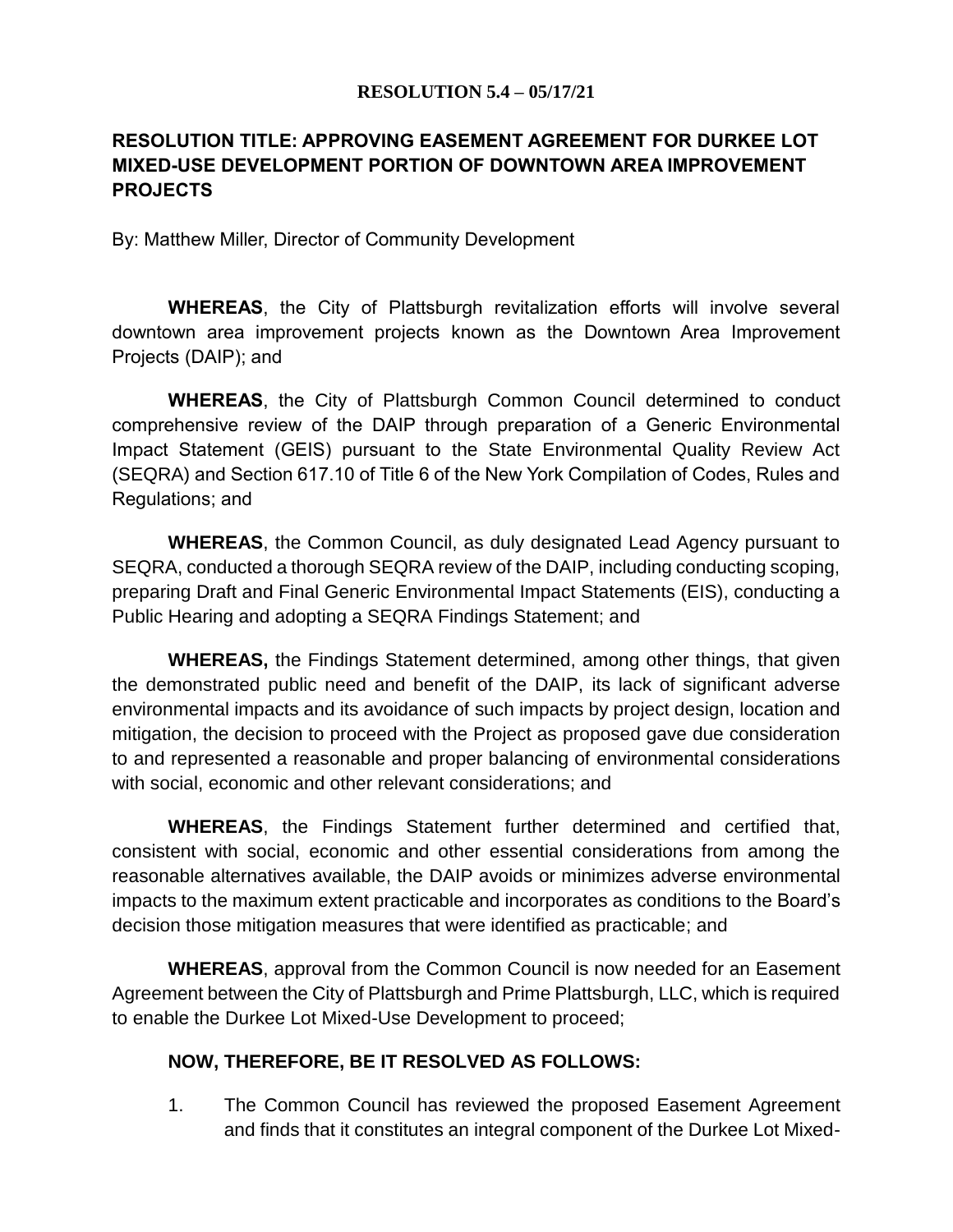Use Development portion of the DAIP which was thoroughly reviewed under SEQRA.

- 2. The potential environmental impacts of the Easement Agreement were adequately addressed as an essential component of the Durkee Lot Mixed-Use Development portion of the DAIP in the GEIS, the Statement of Findings, and the Amendment to the Statement of Findings and the proposed Easement Agreement is not likely to result in any new or different environmental impacts than those previously considered during SEQRA review of the DAIP. Therefore, no further SEQRA review is necessary.
- 3. Upon conveyance by the City of Plattsburgh to Prime Plattsburgh, LLC of the "Project Site" as described in the Amended and Restated Development Agreement entered into by and between the City of Plattsburgh and Prime Plattsburgh, LLC on or about May 21, 2021, the Common Council authorizes and directs the Mayor to execute the Easement Agreement in a form acceptable to the City's Attorney and further authorizes the Mayor, City Clerk, Director of Community Development, City Attorney and/or Special Legal Counsel to take such further actions as may be necessary to effectuate the intent of this Resolution.

Approved by the **PUBLIC SAFETY COMMITTEE** at its meeting on **May 17, 2021.**

"Yes"

"No"

Absent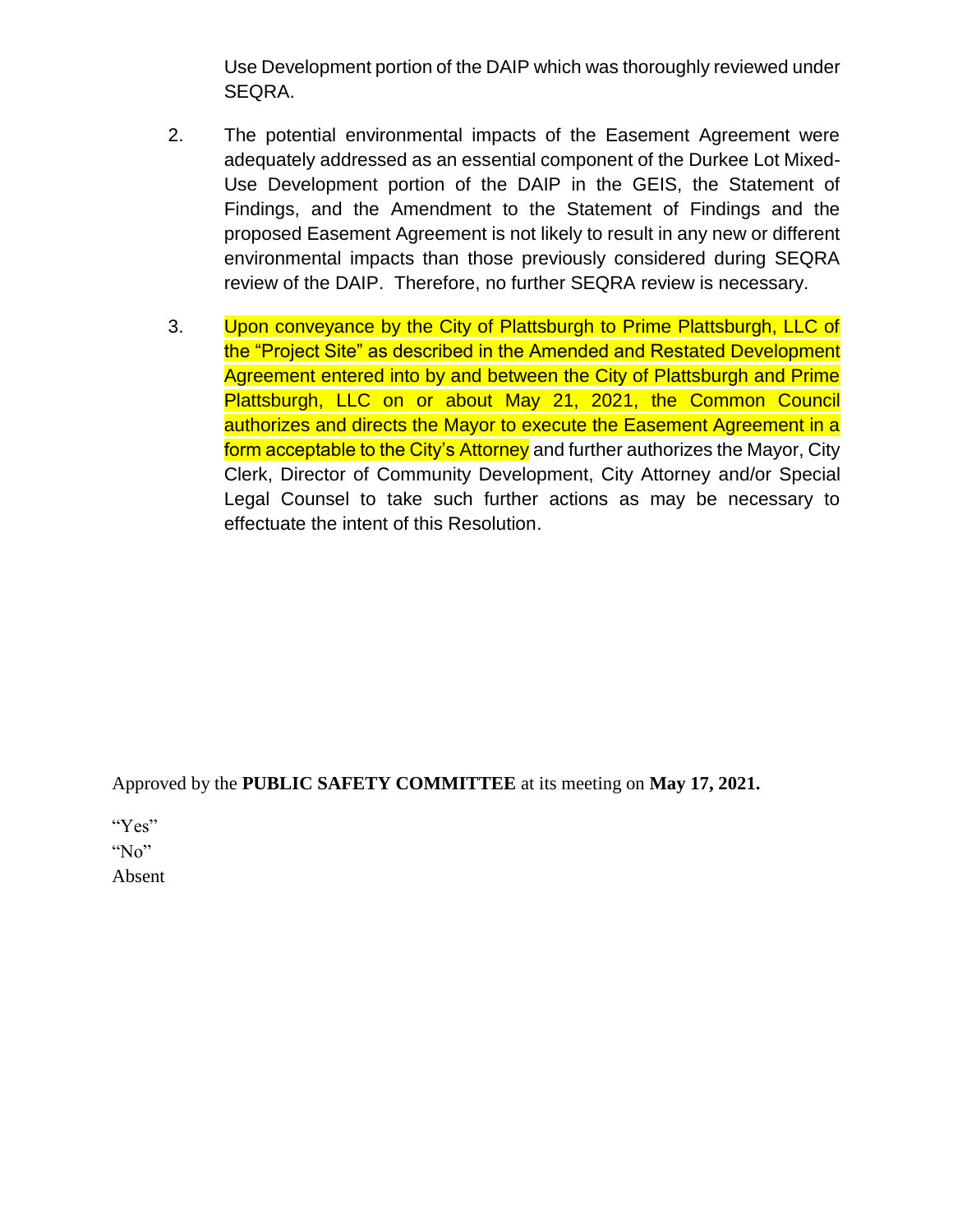# **RESOLUTION TITLE: APPROVING GUARANTY OF COMPLETION FOR DURKEE LOT MIXED-USE DEVELOPMENT PORTION OF DOWNTOWN AREA IMPROVEMENT PROJECTS**

By: Matthew Miller, Director of Community Development

**WHEREAS**, the City of Plattsburgh revitalization efforts will involve several downtown area improvement projects known as the Downtown Area Improvement Projects (DAIP); and

**WHEREAS**, the City of Plattsburgh Common Council determined to conduct comprehensive review of the DAIP through preparation of a Generic Environmental Impact Statement (GEIS) pursuant to the State Environmental Quality Review Act (SEQRA) and Section 617.10 of Title 6 of the New York Compilation of Codes, Rules and Regulations; and

**WHEREAS**, the Common Council, as duly designated Lead Agency pursuant to SEQRA, conducted a thorough SEQRA review of the DAIP, including conducting scoping, preparing Draft and Final Generic Environmental Impact Statements (EIS), conducting a Public Hearing and adopting a SEQRA Findings Statement; and

**WHEREAS,** the Findings Statement determined, among other things, that given the demonstrated public need and benefit of the DAIP, its lack of significant adverse environmental impacts and its avoidance of such impacts by project design, location and mitigation, the decision to proceed with the Project as proposed gave due consideration to and represented a reasonable and proper balancing of environmental considerations with social, economic and other relevant considerations; and

**WHEREAS**, the Findings Statement further determined and certified that, consistent with social, economic and other essential considerations from among the reasonable alternatives available, the DAIP avoids or minimizes adverse environmental impacts to the maximum extent practicable and incorporates as conditions to the Board's decision those mitigation measures that were identified as practicable; and

**WHEREAS**, approval from the Common Council is now needed for a Guaranty of Completion between the City of Plattsburgh and Prime Management, LLC, which is required to enable the Durkee Lot Mixed-Use Development to proceed;

## **NOW, THEREFORE, BE IT RESOLVED AS FOLLOWS:**

1. The Common Council has reviewed the proposed Guaranty of Completion and finds that it constitutes an integral component of the Durkee Lot Mixed-Use Development portion of the DAIP which was thoroughly reviewed under SEQRA.